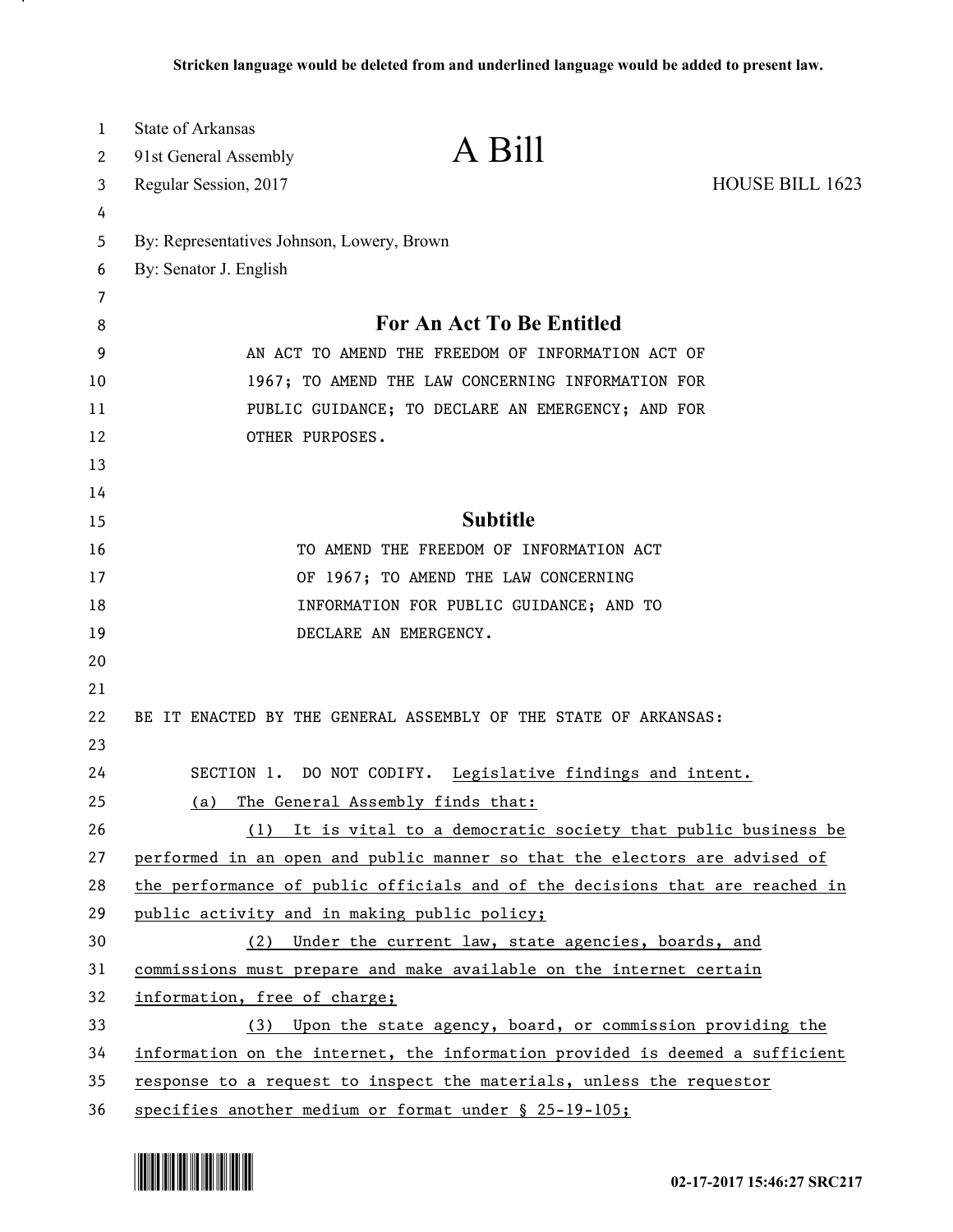| 1  | The provisions of $\S$ 25-19-105, while ensuring transparency,<br>(4)         |
|----|-------------------------------------------------------------------------------|
| 2  | have the added benefit of diminishing compliance costs associated with large, |
| 3  | complicated, and frequent requests for public records, as the state agency,   |
| 4  | board, or commission is deemed compliant by providing the legally specified   |
| 5  | information on the internet;                                                  |
| 6  | However, the current law does not afford local governments,<br>(5)            |
| 7  | including their boards and instrumentalities, the ability to increase         |
| 8  | transparency and efficiency by the means available to state agencies, boards, |
| 9  | and commissions;                                                              |
| 10 | (6) Local governments often receive large, complicated, and                   |
| 11 | frequent requests for public records, requiring additional staff and          |
| 12 | resources to which the local government must dedicate its limited resources;  |
| 13 | (7) Local governments should have the discretion to make all or               |
| 14 | part of the information listed under § 25-19-105 available on the internet    |
| 15 | and, upon publication, be deemed in compliance with the Freedom of            |
| 16 | Information Act of 1967, § 25-19-101 et seq., for those records; and          |
| 17 | (8) While not every local government has the resources to comply              |
| 18 | with all or part of the provisions included under § 25-19-105, allowing local |
| 19 | governments the option to comply with all or part of the provisions under §   |
| 20 | 25-19-105, and be deemed compliant concerning those records, would allow      |
| 21 | local governments to be more effective stewards of taxpayer dollars.          |
| 22 | (b) It is the intent of the General Assembly to allow local                   |
| 23 | governments the opportunity to be more transparent, while reducing the burden |
| 24 | on local governments' limited resources, thereby reducing the financial cost  |
| 25 | to taxpayers of additional staff and other resources.                         |
| 26 | (c) It is not the intent of the General Assembly to:                          |
| 27 | Allow the custodian or government entity to act in bad faith<br>(1)           |
| 28 | to avoid transparency; or                                                     |
| 29 | Place an unreasonable burden on local governments.<br>(2)                     |
| 30 |                                                                               |
| 31 | SECTION 2. Arkansas Code § 25-19-108, concerning information for              |
| 32 | public guidance, is amended to add an additional subsection to read as        |
| 33 | follows:                                                                      |
| 34 | $(c)(1)$ An entity not included in subsection (a) of this section may         |
| 35 | opt in to any provision under subdivisions (a)(1)-(5) through ordinance or    |
| 36 | resolution enacted by its governing body.                                     |